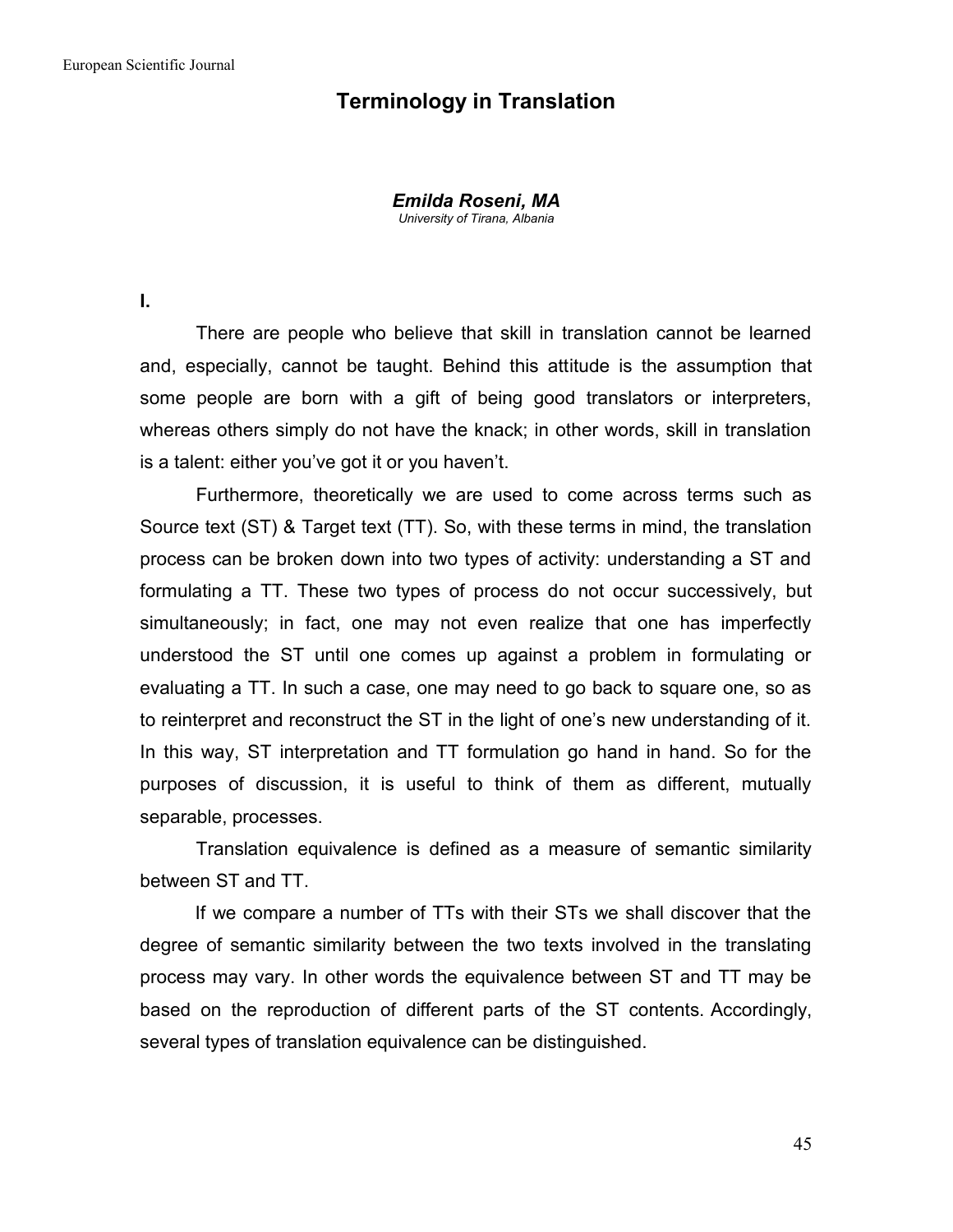Let us first of all single out translations in which the degree of semantic similarity with ST seems to be the lowest. This type of equivalence can be illustrated by the following examples (cited from the published translations):

(1) *Maybe there is some chemistry between us that doesn't mix. - Midis nesh nuk ka dashuri që humbet.*

*(2) That's a pretty thing to say. – Tingëllon bukur !*

Here we cannot discover any common seems or invariant structures in the original and its translation. It is obvious the absence of logical link between the two messages which could lead to the conclusion that they arc "about the same thing", that they describe one and the same situation. It is still evident that the two sentences have something in common as to their meaning. This common part of their contents is obviously of great importance, since it is enough to ensure an adequate communication.

It comprises the information which must be preserved by all means even though the greater part of the contents of the original is lost in the translation.

In plain English, the translation does not convey either "what the original text is about", or what is said in it" or "how it is said", but only "what it is said for", i.e. what the Source meant, what the aim of the message is.

The second group of translations can be illustrated by the following examples:

- *He answered the telephone. –Ai u pergjigj ne telefon.*
- *You see one bear, you have seen them all. –Nëse shikon një ari, zëre se i ke parë të gjithë.*

This group of examples is similar to the first one, as the equivalence of translations here does not involve any parallelism of lexical or structural units. Most of the words or syntactical structures of the original have no direct correspondences in the translation. At the same time it is obvious that there is a greater proximity of contents than in the preceding group.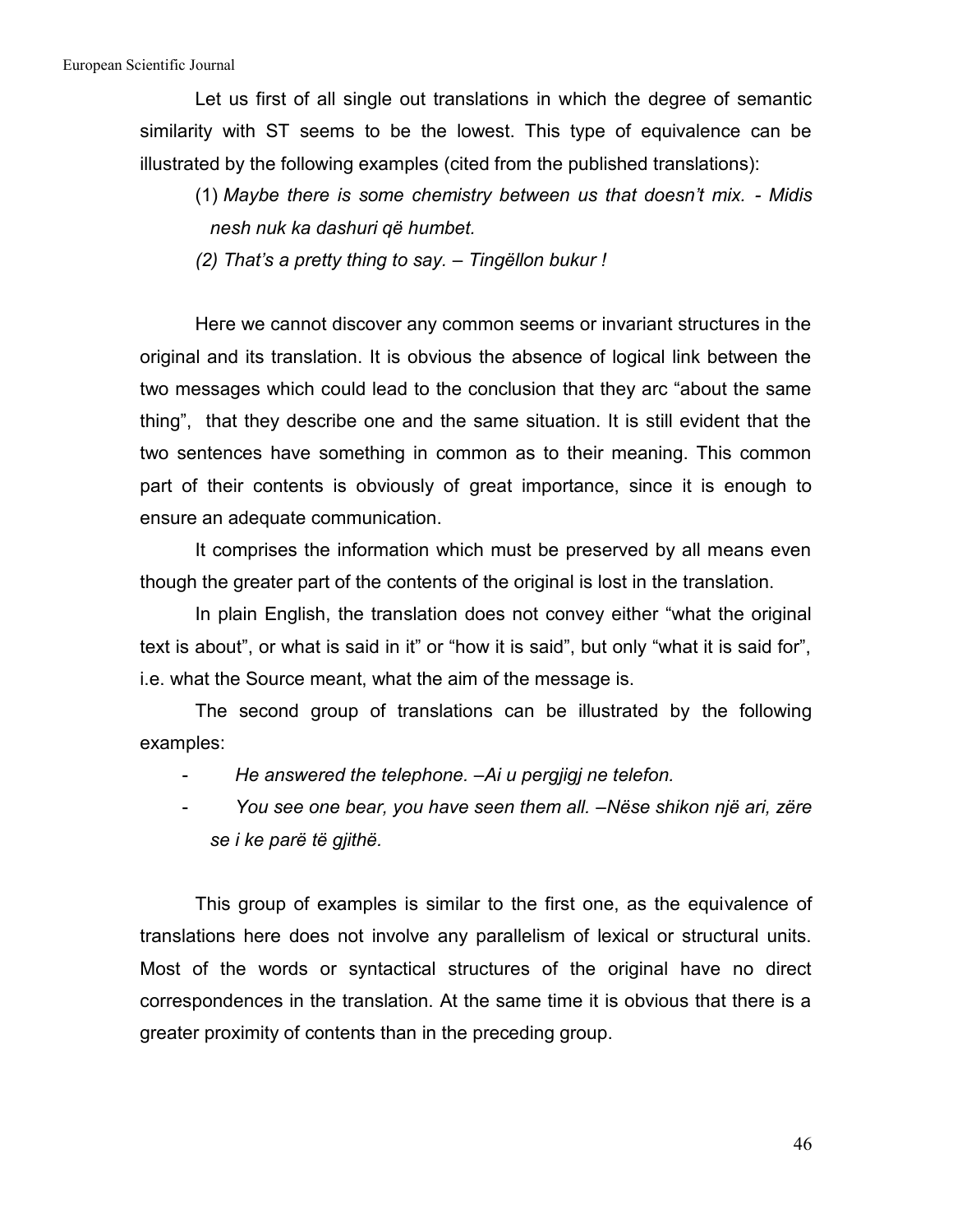Consider, for instance, the translations:

*(1) Maybe there is some chemistry between us that doesn't mix. – Midis nesh nuk ka dashuri që humbet.*

*(2) Не answered the telephone. –Ai u përgjigj në telefon.*

In (I) the things referred to are different, so that there is hardly any logical connection between the two statements. We can draw identical conclusions about the speaker's sentiments: there is no love lost between him and another person.

In (2) the incomparable language units in the original and in the translation describe, in fact, the same action, refer to identical reality, as a telephone call cannot be answered unless one picks up the receiver.

Both texts give different information about the same, or, as one sometimes says, they express the same idea "using different words". It is the type of equivalence that can be well explained in terms of the situational theory. We may presume that such phrases describe identical situations but each is presented in a different way. Since in each of the two texts the situation is described in a different way, the common feature is not the method of description but the reference to the situation, the possibility of identifying the situation, no matter how it is described in the text.

In the next group of translations the part of the contents which is to be retained is still larger. This type of equivalence can be exemplified as follows:

- A. *Scrubbing makes me bad-tempered. – Pastrimi më ngre nervat (më acaron nervat).*
- *B. London saw a cold winter last year.- Vitin e shkuar bëri ftohtë në dimër në Londër.*

*C. You are not serious? – Nuk e ke seriozisht*?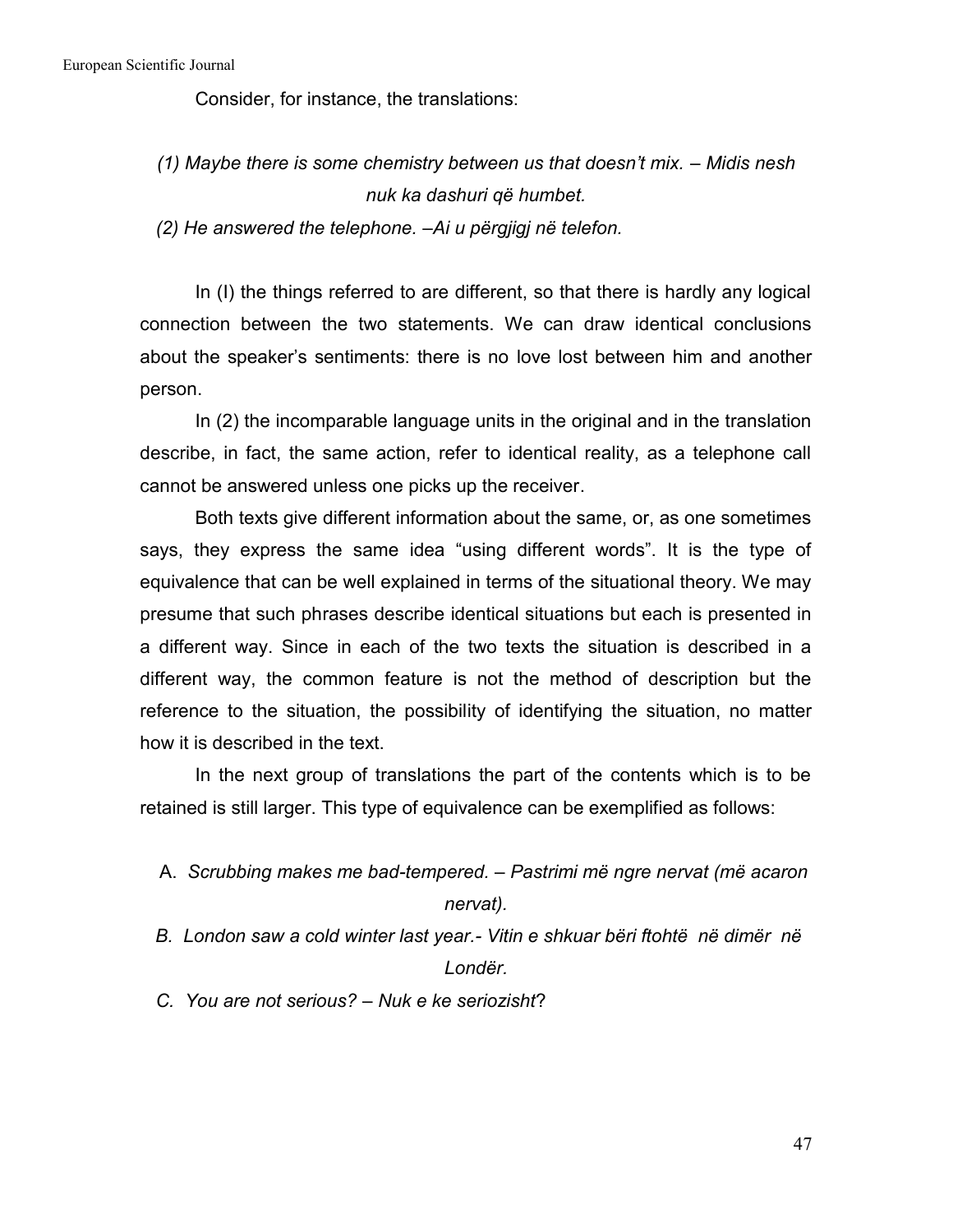The translation contains the same general notions as the original. This means that the translation is a semantic paraphrase of the original. We should consider the first of the examples cited. Both in the translation and in the original the situation is described as a "cause-effect" event with a different pattern of identical semes.

The use of the identical notions in the two texts means that the basic structure of the messages they convey remains intact. Here it indicates "what is said in the original", i.e. what aspect of the described situation is mentioned in the communication.

Another group of translations can be illustrated by the following samples:

- 1. *He was never tired of old songs – Ainuk u lodh kurrë nga këngët e vjetra.*
- *2. I don't see that I need to convince you. – Nuk e shikoj të arsyeshme të të bind.*
- *3. Не was standing with his arms crossed and his bare head bent. – Ai po qëndronte me krahëmbledhur dhe me kokën e tullace (të qethur zero) të përkulur.*

In such translations the syntactic structures can be regarded as derived from those in the original through direct or backward transformations. This includes cases when the translation makes use of similar or parallel structures. The translation conveys something of the "how-it-is-said in the original".

The fifth group of translations can be discovered when we analyze their relationships with the respective originals. Here we find the maximum possible semantic similarity between texts in different languages. These translations try to retain the meaning of all the words used in the original text. There is considerable semantic proximity of the correlated words in the two sentences: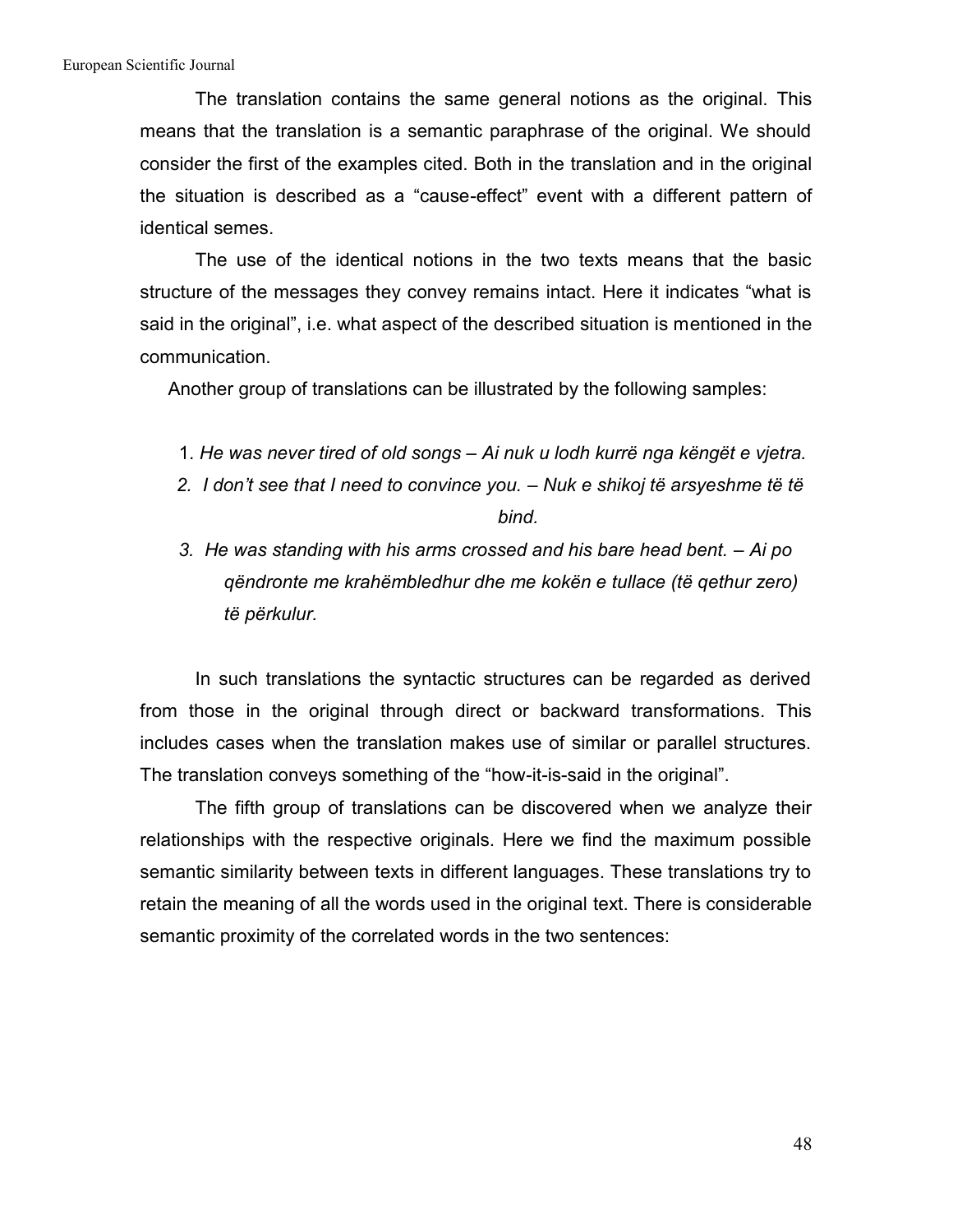- 1. *I saw him at the theatre. – Unë e pashë atë në teatër.*
- *2. The house was sold for 10 thousand dollars. – Shtëpia u shit 10 000 dollarë.*

Here we can observe the equivalence of words which make up the meaning in the original text and the translation; parallelism of syntactic structures implying the maximum invariance of their meanings; the similarity of the notional categories which determine the method of describing the situation; the identity of the situations; the identical functional aim of the utterance.

We can sum up. We have discovered that there are five different types of semantic relationships between equivalent phrases (texts) in two languages, differing as to the volume and character of the information retained in each.

Every translation can be regarded as belonging to a certain type of equivalence. Since each subsequent type implies a higher degree of semantic similarity we can say that every translation is made at a certain level of equivalence.

Each level of equivalence is characterized by the part of information the retention of which distinguishes it from the previous level. The list of levels, therefore, includes: 1) the level of the purport of communication; 2) the level of (the identification of) the situation; 3) the level of the method of description (of the situation); 4) the level of syntactic meanings; 5) the level of word semantics.

A translation can be good at any level of equivalence.

The structural similarity of ST and TT implies that relationships of equivalence are established between correlated units in the two texts.

Some of the SL units have permanent equivalents in TL, that is to say, there is a one-to-one correspondence between such units and their equivalents. Thus "London" in Albanian is «Londra», "a machine-gun" as «mitraloz» and "hydrogen" is always rendered as «hidrogjen». As a rule this type of correspondence is found with words of specific character, such as scientific and technical terms, proper or geographical names and similar words whose meaning is more or less independent of the particular contextual situation.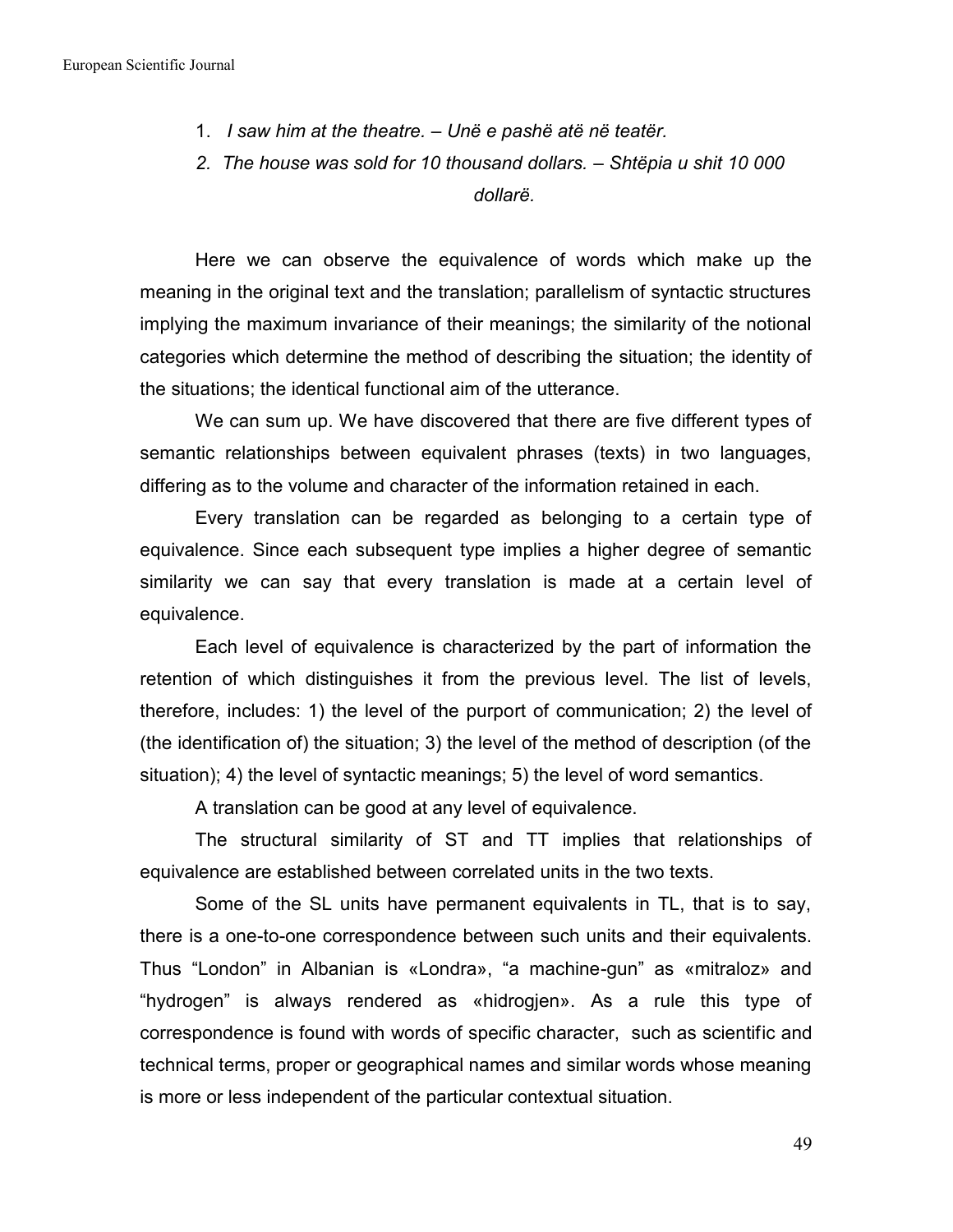Other SL units may have several equivalents each. Such one-to-many correspondence between SL and TL units is characteristic of most regular equivalents. The existence of a number of non-permanent (or variable) equivalents to a SL units implies the necessity of selecting one of them in each particular case, taking into account the way the unit is used in ST and the points of difference between the semantics of its equivalents in TL.

Depending on the type of the language units involved regular equivalents can be classified as lexical, phraseological or grammatical.

The choice of the equivalent will depend on the relative importance of a particular semantic element in the act of communication.

A variety of equivalents may also result from a more detailed description of the same object in TL. The English word "attitude", for instance, is translated as «pozicion, q*ëndrim, pozë*» depending on the variant the Albanian language prefers in a particular situation. Here the choice between equivalents is determined by TL factors.

Even if a SL unit has a regular equivalent in TL, this equivalent cannot be used in TT whenever the unit is found in ST. An equivalent is but a potential substitute, for the translator's choice is, to a large extent, dependent on the context in which the SL unit is placed in ST. There are two types of context: linguistic and situational. The linguistic context is made up by the other SL units in ST while the situational context includes the temporal, spacial and other circumstances under which ST was produced as well as all facts which the receptor is expected to know so that he could adequately interpret the message.

Thus in the following sentences the linguistic context will enable the translator to make a correct choice among the Albanian equivalents to the English noun "attitude":

*(1) I don't like your attitude to your work. – Mua nuk më pëlqen qëndrimi yt ndaj punës.*

*(2) He stood there in a threatening attitude.- Ai qëndroi atje në një pozicion kërcënues.*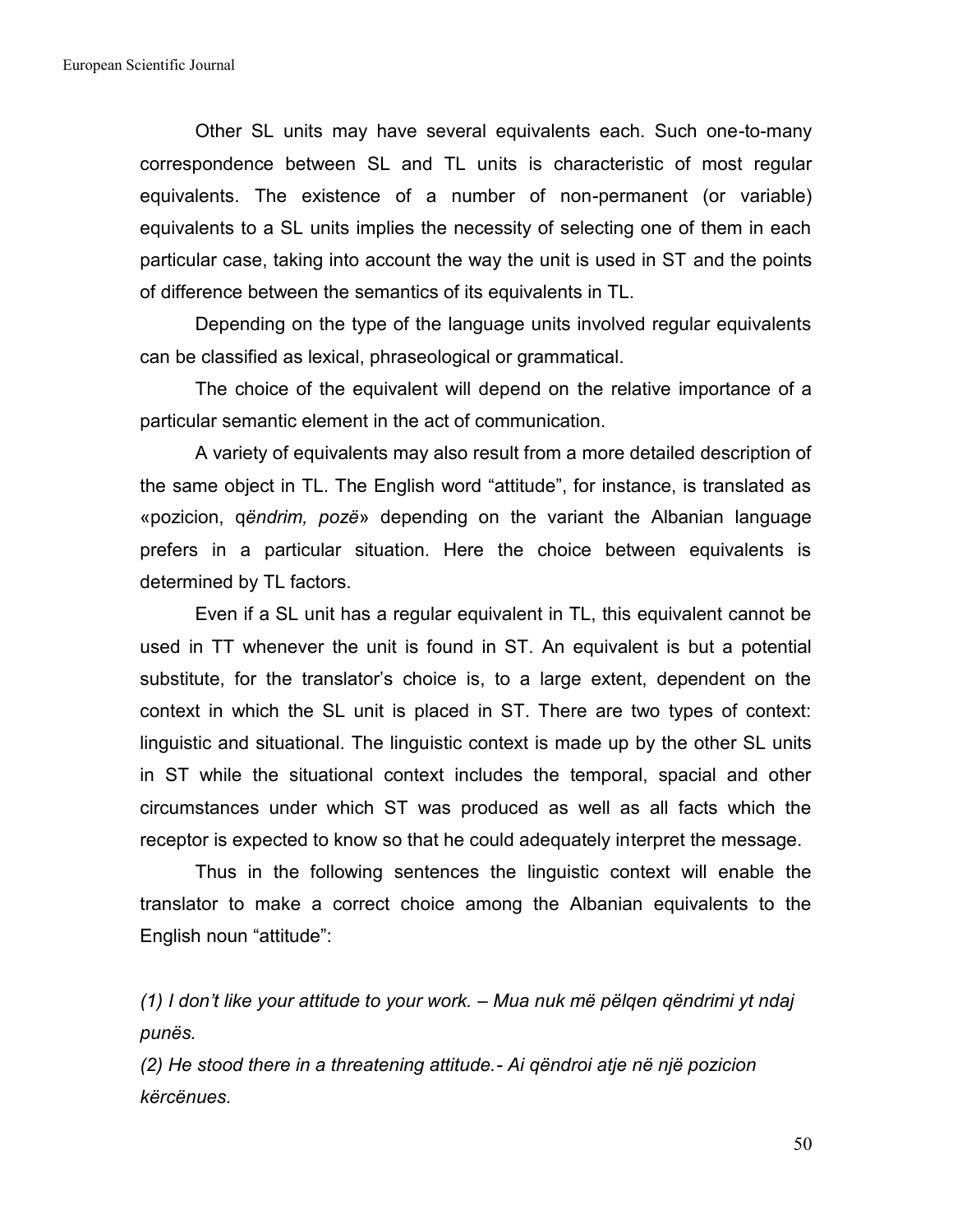It is obvious that in the first sentence it should be the Albanian «*qëndrim*», in the second sentence « *pozicion* ».

The fact that a SL unit has a number of regular equivalents does not necessarily mean that one of them will be used in each particular translation. True, in many cases the translator's skill is well demonstrated in his ability to make a good choice among such equivalents.

Geographical names have such equivalents which are formed by imitation of the foreign name in TL. And the name of the American town of New Haven (Conn.) is invariably rendered into Albanian as « New Haven ». But the sentence "I graduated from New Haven in 1930″ will be hardly translated in the regular way since the Albanian reader may not know that New Haven is famous for its Yale university. The translator will rather opt for the occasional equivalent: «Un*ë* u diplomova n*ë* Nju Hev*ë*n n*ë* 1930».

The same goes for phraseological equivalents. Phraseological units or idioms may also have permanent or variable equivalents. Such English idioms as "the game is not worth the candle" or "to pull chestnuts out of the fire for somebody" are usually translated by the Albanian idioms «nuk ja vlen barra qeranë» and «te vesh koken ne rrezik per dike», respectively. These equivalents reproduce all the aspects of the English idioms semantics and can be used in most contexts. Other permanent equivalents, though identical in their figurative meaning, are based on different images, that is, they have different literal meaning. "*to get up on the wrong side of the bed" —«t*ë *zgjohesh me nerva»*. Now an English idiom may have several Albanian equivalents among which the translator has to make his choice in each particular case. For instance, the meaning of the English "*Do in Rome as the Romans do*" may be rendered in some contexts as «*Sipas vendit bej kuvendin*», and in other contexts differently. But here, again, the translator may not infrequently prefer an occasional equivalent which can be formed by a word-for-word reproduction of the original unit: «Sillu ne Rome ashtu si sillen romaket».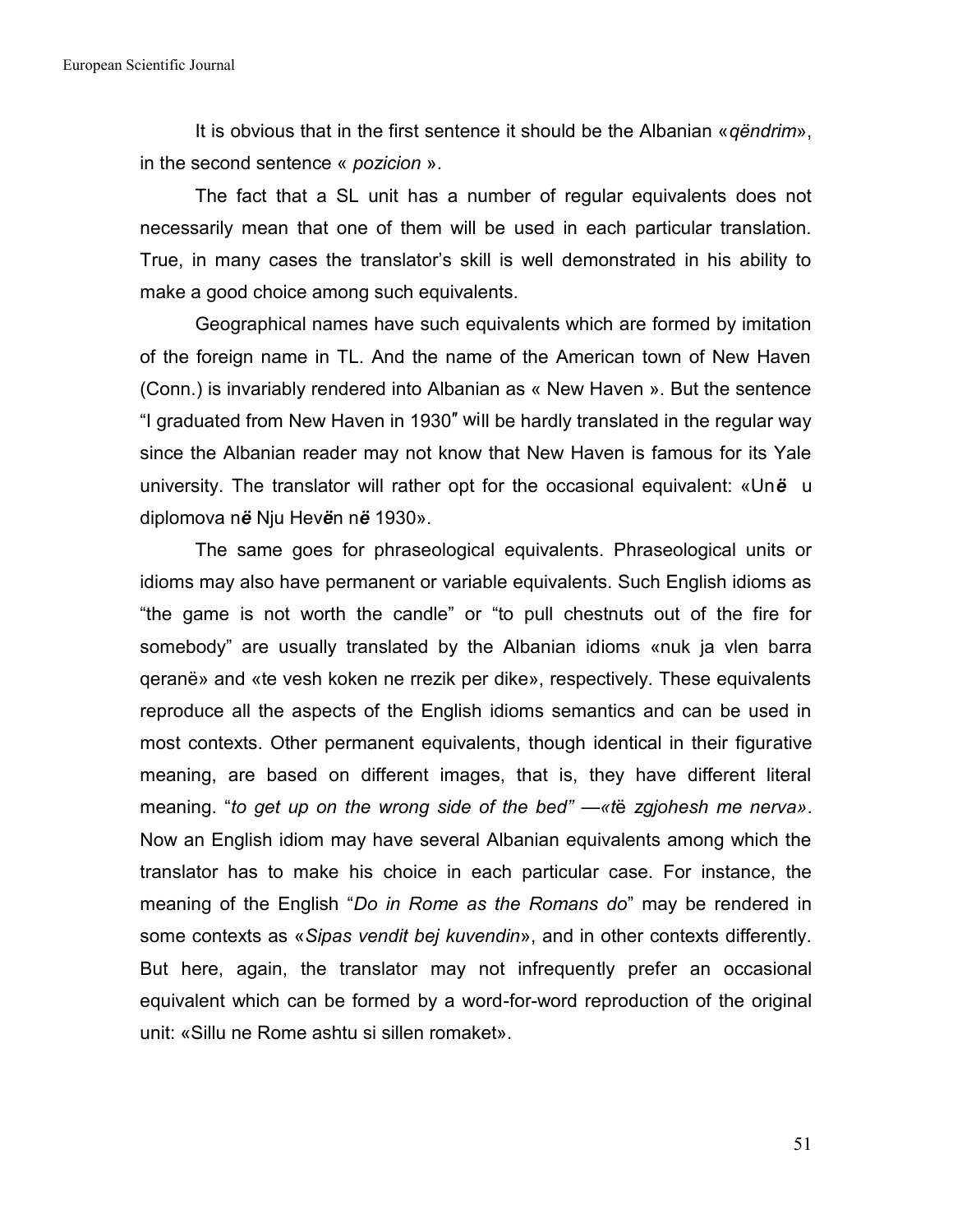Semantic dissimilarity of analogous structures in SL and TL also result in SL structures having several equivalents in TL. For instance, attributive groups are common both in English & Albanian: "*a green tree*"—« një pemë e gjelbërt/jeshile». As often as not the English attributive group is used to convey various adverbial ideas of location, purpose, cause, etc. Consider such groups as "Madrid trial" (location), "profits drive" (purpose), "war suffering" (cause). Such groups may also express various action-object relationships. Ex: labour movement" (movement by the workers), "labour raids" (raids against the workers), and "labour spies" (spies among the workers).

A word within an attributive group may sometimes alter its meaning. So, "war rehabilitation" is, in fact, rehabilitation of economy after the war, that is, "post-war rehabilitation".

As a result, many attributive groups are translated in a different way in different contexts. "War prosperity" may mean "prosperity during the war" or "prosperity in the post-war period caused by the war". 'The Berlin proposals" may imply "proposals made in Berlin" (say, at an international conference), "proposals made by Berlin" (i.e. by the FRG), "proposal on Berlin" (of political, economic or other nature).

No small number of SL units have no regular equivalents in TL. Equivalent-lacking words are often found among SL names of specific national phenomena, such as the English words "Common Law" and the like. Some grammar forms and categories may also be equivalent-lacking. (The English gerund, article or absolute participle construction which have no counterparts in Albanian.)

The absence of regular equivalents does not imply that the meaning of an equivalent-lacking SL unit cannot be rendered in translation or that its translation must be less accurate. We have seen that words with regular equivalents are not infrequently translated with the help of contextual substitutes. Similarly, the translator, coming across an equivalent-lacking word, resorts to occasional equivalents which can be created in one of the following ways:

52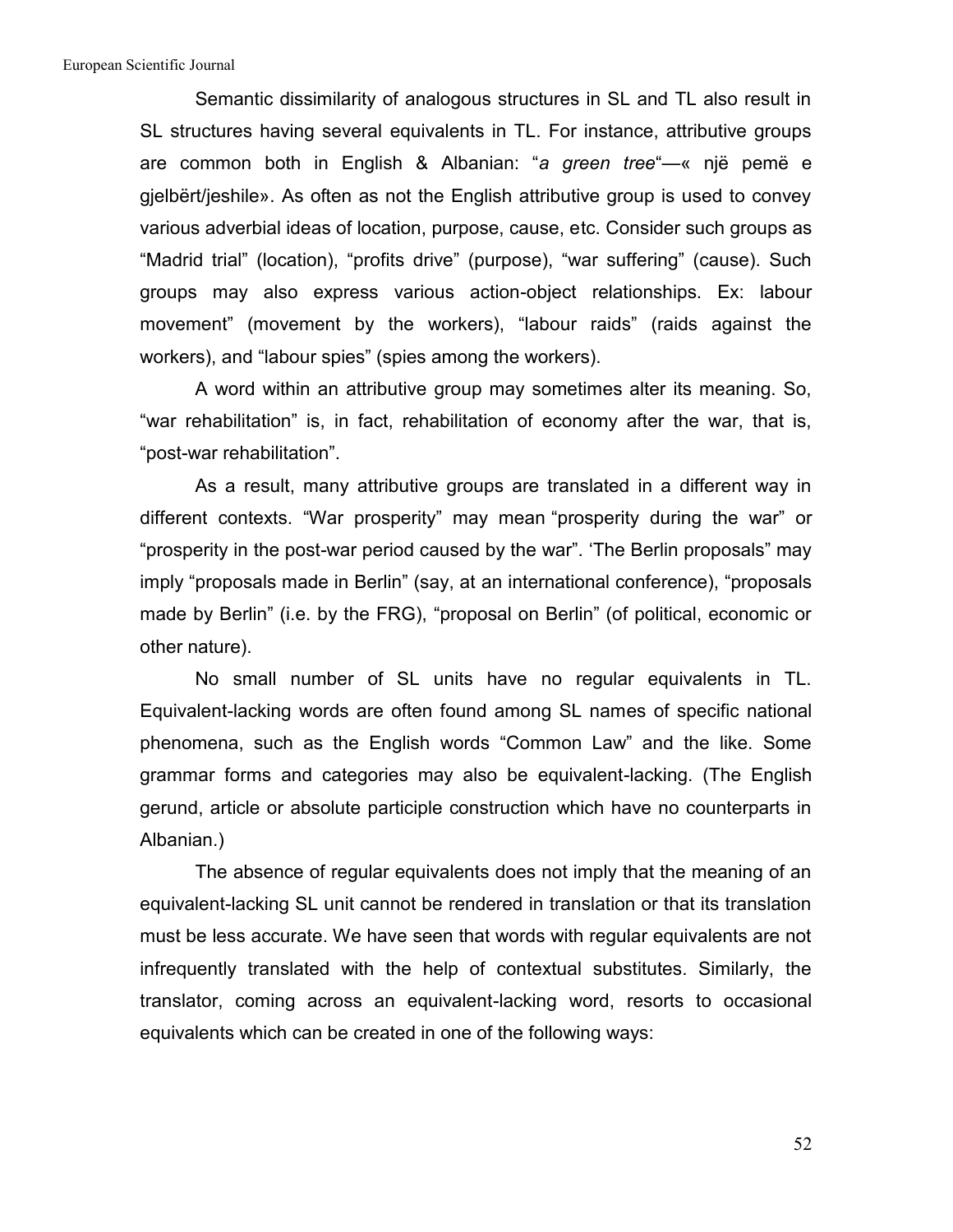**1.** Using loan-words imitating in TL the form of the SL word or word combination, e.g. *tribalism — tribalizëm*.

**2.** Using approximate substitutes, that is TL words with similar meaning which is extended to convey additional information (if necessary, with the help of foot notes), e.g. *drugstore —* dyqan artikujsh të përzier [amer.]/ farmaci. The Albanian «farmaci» is not exactly a *drugstore* where they also sell such items as magazines, soft drinks, ice-cream, etc., but in some cases this approximate equivalent can well be used.

**3.** Using an explanation to convey the meaning of the SL unit, e.g. *landslide*  shkarje toke [gjeol.];or lumë votash [polit.] *, brinkmanship —* politikë e lojës me

zjarrin.<br>This method is sometimes used in conjunction with the first one when the introduction of a loan-word is followed by a foot-note explaining the meaning of the equivalent-lacking word in ST.

There are also quite a number of equivalent-lacking idioms. Such English phraseological units as "*You cannot eat your cake and have it", "to dine with Duke Humphrey", "to send smb. to Coventry*" and many others have no regular equivalents in Albanian. They are translated either by reproducing their form in TL through a word-for-word translation or by explaining the figurative meaning of the idiom, e.g.: *People who live in glass should not throw stones. ; to see eye-to eye with smb.*

Equivalent-lacking grammatical forms give less trouble to the translator. Here occasional substitutes can be classified under three main headings, namely:

**1**. Zero translations when the meaning of the grammatical unit is not rendered in the translation since it is practically identical to the meaning of some other unit and can be safely leftout. In the sentence "*By that time he had already left Britain*" — "Ne ate kohe ai sa ishte larguar nga Anglia" the idea of priority expressed by the Past Perfect Tense needn't be separately reproduced in TT as it is made superfluous by the presence of "by that time" and "already".